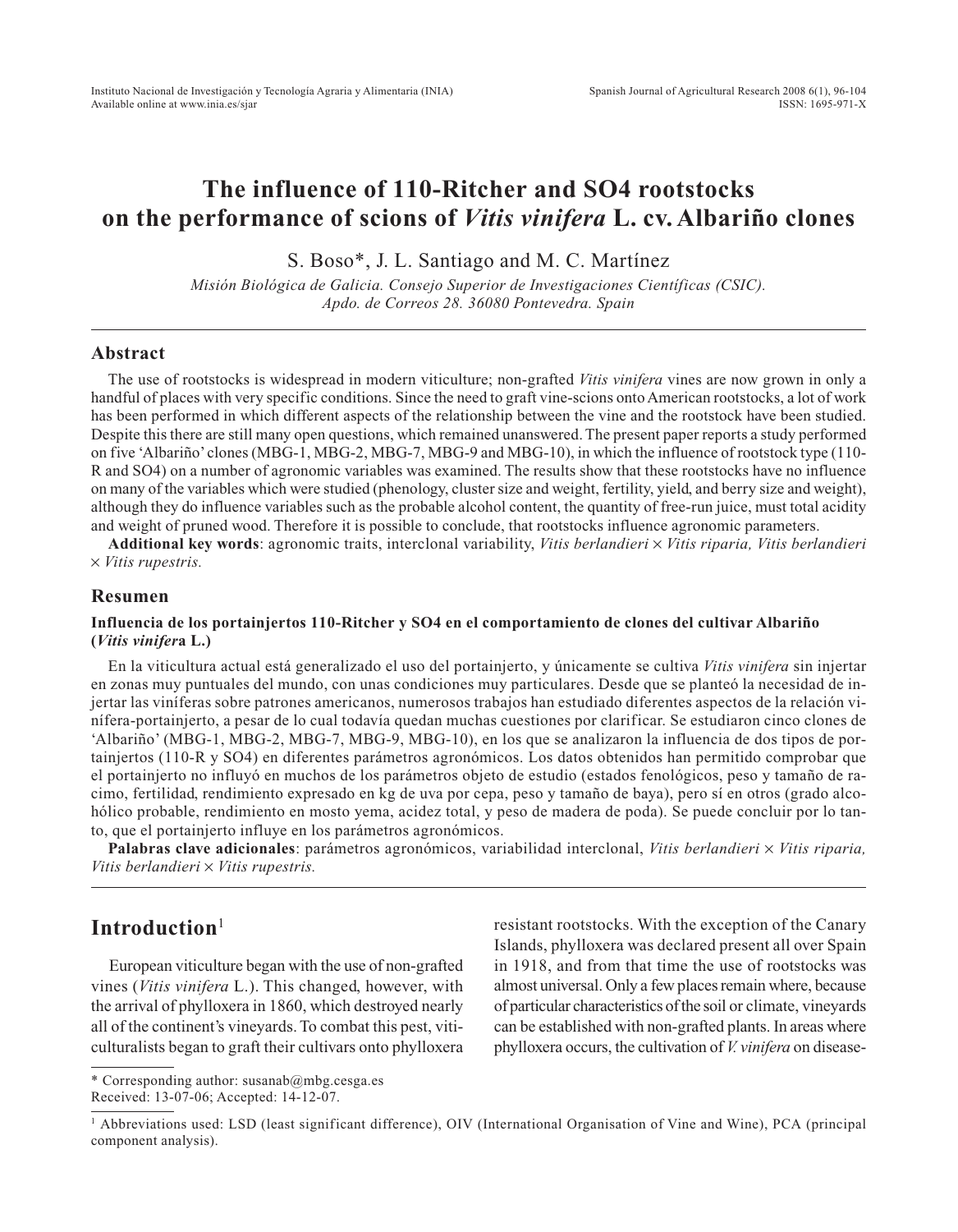resistant rootstocks is the only reliable way to ensure the quality of the grapes produced (Hidalgo, 2002).

As well as offering phylloxera resistance, some rootstocks have other useful characteristics, such as nematode resistance, the ability to adapt to soils of different physical and chemical characteristics, like salinity, high or low moisture levels, low fertility and compaction (Iannini, 1980; Colapietra and Stramaglia, 1984; Corino and Castino, 1990; During, 1994; McKenry *et al.*, 2001; Corino *et al.*, 2002; Ollat *et al.*, 2003; Pinkerton *et al.*, 2005).

According to Martínez de Toda (2002), rootstocks seem to exercise their influence fundamentally through plant vigour, and consistently have an effect on leaf exposure and on water and nitrogen availability at maturation. Rootstocks that induce less vigour tend to produce higher quality wine (McCarthy and Cirami, 1990), except in poor soils where leaf surface area is insufficient. However, no generalisations can be made regarding the effect of a single rootstock type across cultivars (Clímaco *et al.*, 1999, 2003). It is also not clear whether all the effects on fruit quality in grafted vines are due directly to the rootstock or whether they are a product of the microclimate formed around the plant.

The effects of rootstocks on plant vegetative growth, production, and wine composition and quality have been studied for many years in different vine varieties. Studies have also been performed on different clones of Chardonnay (Chambre d'Agriculture de l'Aude, 2004) to determine the influence of rootstock type on their susceptibility to powdery mildew (*Uncinula necator* Schw. Burril.) and botrytis (*Botrytis cinerea* Pers.). No influence was seen on the former, but rootstocks that conferred greater vigour led to increased susceptibility to the latter. These results confirm the observations of Cristinzio *et al.* (2000).

Among the rootstocks most commonly used in the study area are those of *V. berlandieri* hybrids. These show high adaptability to saline soils and have good affinity with cultivated vines (Hidalgo, 2002). The rootstock 110 Richter is a hybrid between *V. berlandieri* and *V. rupestris,* while SO4 is a hybrid between *V. berlandieri* and *V. riparia*. Both are commonly used for their ability to adapt to many types of soil and environmental conditions (Reynier, 2002).

The aim of this work was to compare five Albariño clones grafted onto 110 Richter or SO4 and determine how rootstock type influences the agronomic characteristics of the clones. These clones show variability at the agronomic level (Boso *et al.,* 2004a) and in their resistance to downy mildew (Boso *et al.*, 2004b), although

the latter is not influenced by rootstock type (Boso *et al.*, 2007).

# **Material and Methods**

### **Plant material**

The study was conducted over five years from 2000- 2004 on five *Vitis vinifera* cv. Albariño clones (MBG-1, MBG-2, MBG-7, MBG-9 and MBG-10) grafted on Ritcher 110-R (*Vitis berlandieri* × *V*. *rupestris)* and SO4 rootstocks (*V. berlandieri* × *V. riparia*)*,* the most common and best adapted to the study area. Each clone/rootstock (C/R) combination was represented by 10 randomly distributed vines. Every year a different group of these vines was used. All the vines were seven years old at the start of the work. The experiment was located at the *Misión Biológica de Galicia* Research Station (Consejo Superior de Investigaciones Científicas) in the province of Pontevedra (north-western Spain). All plants were therefore subject to the same soil, climatic and cultivation conditions. The soil had a sandy loam texture (13.88% clay, 16.1% silt, 70.1% sand, 8% organic matter). The soil was ploughed several times a year, but received no irrigation.

Plants were grown *en espalier* with a distance between rows of 2.5 m and a distance between plants of 2 m. The *Sylvoz* pruning method was used, leaving one horizontal vine 1.10 m from the ground with twobudded renewal spurs and 4-5-budded fruit canes. The latter curved downwards and were tied to a wire at 70 cm above ground. Two parallel wires were situated 1.30 m and 1.70 m from the ground, and all green shoots were placed between them as they grew. Twenty buds were left on each sample plant.

#### **Sample collection and variables studied**

#### *Stages in grapevine shoot development*

The shoot and bud development was recorded weekly for two years, from mid-March 2001, following the methods of Eichhorn and Lorenz (1977) and Baggliolini (1952).

#### *Fertility and characteristics of berries and seeds*

Clones were sampled between the end of September and the second week of October (berry ripening stage).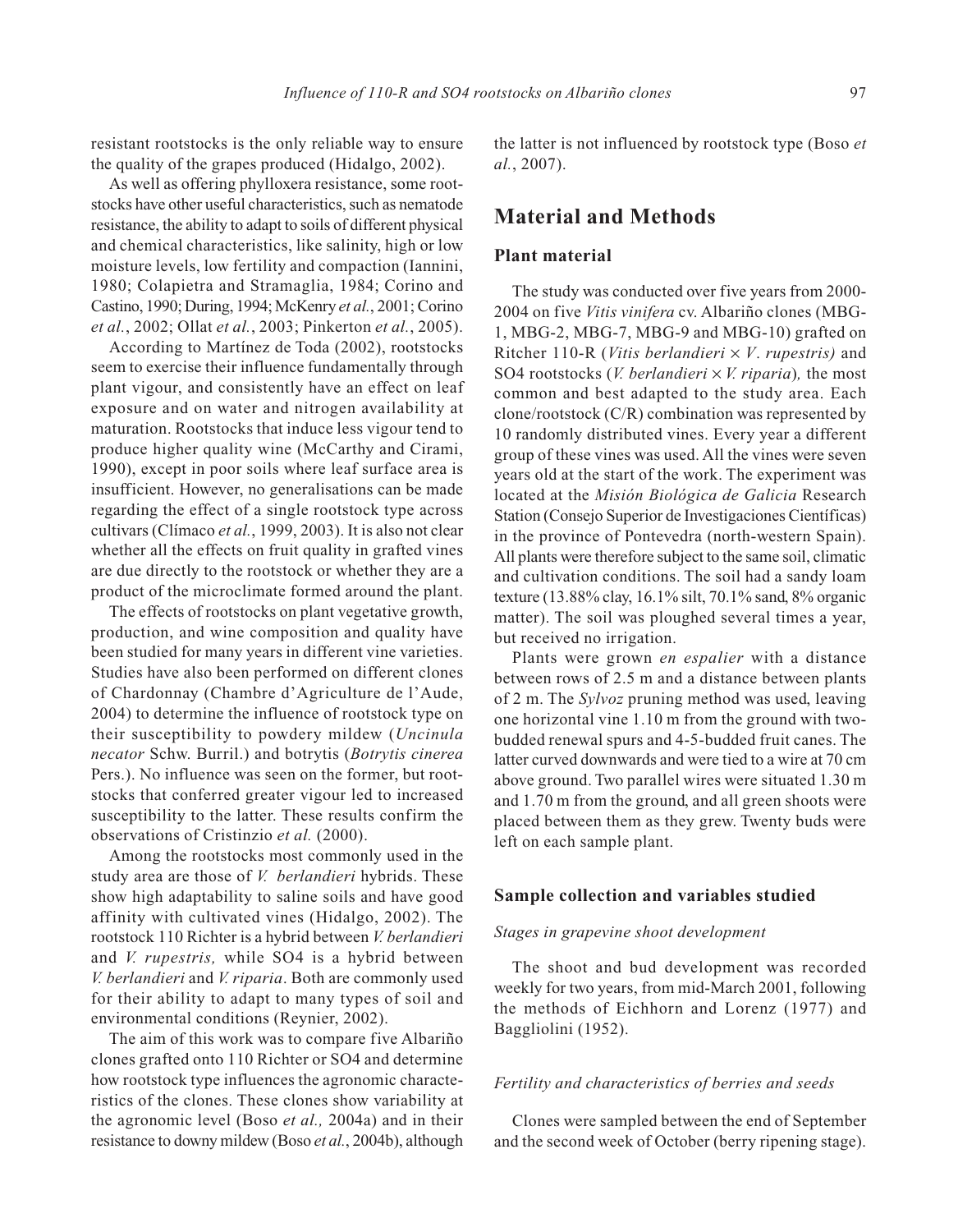From physiological stage 38 of Eichhorn and Lorenz (1977) (i.e., soft berries, tasty flavour and yellow colour), maturation was monitored to select full maturity berries. Both sugar concentration and total must acidity were measured daily, from this stage, and the evolution of these parameters in each clone was observed. When berries were at optimum ripeness (when they stopped concentrating sugar) they were harvested. The number of grape clusters per vine shoot on each of the 10 specimens per clone was counted. They were then removed, placed in a bag and weighed (yield =  $kg$  plant<sup>-1</sup>).

Five representative clusters from each of the 10 specimens planted per clone were then selected according to the norms of the OIV (1983), and their weight (g), length (cm), width (cm) and number of berries were recorded. Stem length (cm) was also measured.

Fifty berries per clone were selected from the central part of the clusters, and each berry was numbered. The length of the pedicel (cm) and the length (cm), width (cm), and weight (g) of each berry were recorded, and the number of seeds per berry was counted. Once seeds were dry, 50, from each clone, were randomly selected and their individual length, width and weight were recorded.

#### *Free-run juice*

Berries were selected from each of the 10 specimens per clone, and were placed in a centrifuge tube, gently ground, and centrifuged for 3 min at 3,000 r.p.m. The supernatant volume was measured (mL) and the must yield per berry (%) estimated as follows: (must of berries/ weight of berries)  $\times$  100.

## *Probable alcohol content*

A 50 mL sample of the supernatant was taken with a Pasteur pipette and placed in a refractometer to obtain the sugar concentration (Brix). The probable alcohol content of the juice (degrees Baumé) was estimated using conversion charts (OJ, 1990b).

#### *Total must acidity*

Sampling was conducted following the same procedures as for determining must yield per berry. Total must acidity was estimated using the colouration pattern volumetric method (OJ, 1990a).

#### *Must pH*

Must pH was measured with a pH meter (Crison micro pH 2000).

#### *Fertility*

Taking into account the number of buds left at the last pruning, the fertility index was calculated using the equation: number of clusters per plant  $\times$  10/number of buds per plant.

#### *Weight of pruned wood*

Vines were pruned by the end of February, and the wood obtained from each of the 10 specimen plants per clone was weighed.

# **Statistical analysis**

Each variable was examined separately by analysis of variance (ANOVA) using triple factorial. Year was considered as a random factor whereas clones and rootstocks were considered as fixed factors. Fisher's protected test [least significant difference (LSD) method], was used to establish whether there were significant differences among the clones (P≤0.05) and rootstocks. All calculations were performed using the GLM procedure of SAS System software, version 9.1.2. (SAS, 2004).

Using data from the full five years of the study, principal component analysis (PCA) was performed on the results for cluster and must variables, the weight of pruned wood, and berry and seed variables.

# **Results**

### **Phenolological stages**

There were no significant differences among clones with respect to influence of rootstock type. Nor was there a significant influence of the interaction clone  $\times$ rootstock type (Table 1). Bud-break (stage B) always occurred in March, sometimes at the beginning of the month and sometimes towards the end of the second week. Harvest was generally in September, although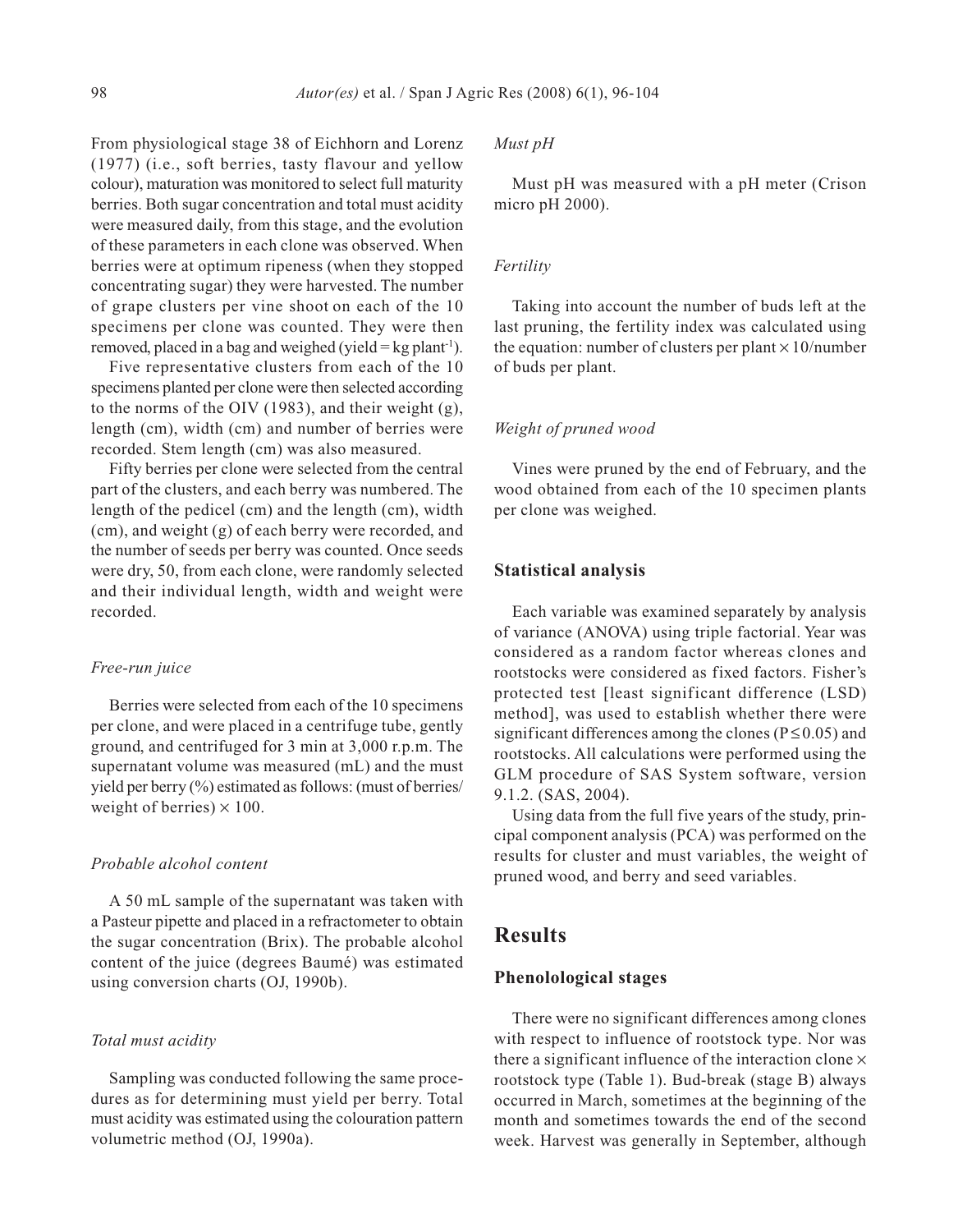**Table 1.** Average number of days to reach different stages in grapevine shoot development following the method of Baggliolini (1952) and Eichhorn and Lorenz (1976), counting from C stage (opening the buds) over five years of the study according to rootstock type

| <b>Stages</b>                | Rootstock 110-R (days) | Rootstock SO4 (days) |
|------------------------------|------------------------|----------------------|
| Baggliolini (1952)           |                        |                      |
| Days to C (opening the buds) | $6.89a^{a}$            | 6.93a                |
| Days to D                    | 12.62b                 | 12.81b               |
| Days to E                    | 19.56c                 | 19.73c               |
| Days to F                    | 28.39d                 | 28.77d               |
| Days to G                    | 40.02e                 | 40.56e               |
| Days to H                    | 48.97f                 | 49.30f               |
| Flower                       | 58.36g                 | 58.66g               |
| Eichhorn and Lorenz (1976)   |                        |                      |
| Days to 27                   | 69.24h                 | 69.34h               |
| Days to 29                   | 75.14i                 | 75.44i               |
| Days to 31                   | 83.19j                 | 83.45i               |
| Days to 33                   | 90.89k                 | 91.21k               |
| Days to 35                   | 132.281                | 132.681              |
| Days to 38 (maturity)        | 159.21m                | 160.27m              |

<sup>a</sup> Mean separation by Fisher's protected test [least significant difference (LSD) method], at  $p \le 0.05$ . Means within main effect and column having the same letters are not significantly different at  $p < 0.05$ .

| <b>Source</b><br>of variation | <b>Parameters</b> <sup>a</sup> |                 |              |               |              |               |              |                 |                |                |              |             |             |              |                        |
|-------------------------------|--------------------------------|-----------------|--------------|---------------|--------------|---------------|--------------|-----------------|----------------|----------------|--------------|-------------|-------------|--------------|------------------------|
|                               | Df                             | <b>WC</b>       | LC           | <b>WdC</b>    | $L_{p}$      | <b>Nb</b>     | $^{\circ}AP$ | Juice           | Ac             | pH             | Yield        | Wp          | CT          | Fer          | $\mathbf{C}\mathbf{s}$ |
| $C$ lone $(C)$                | 4                              | 24,145<br>*     | 62.19<br>*** | 36.79<br>***  | 12.95<br>*** | 20,189<br>*** | 6.73<br>***  | 232.4<br>***    | 16.72<br>$***$ | 0.13<br>***    | 3.41<br>**   | 2.10<br>**  | 412.3<br>*  | 213.5<br>*** | 4.05<br>***            |
| Rootstock (R)                 | 1                              | 1,348<br>ns     | 0.09<br>ns   | 0.11<br>ns    | 0.60<br>ns   | 2,491<br>ns   | 1.20<br>*    | 144.6<br>$\ast$ | 8.20<br>*      | 0.010<br>ns    | 0.11<br>ns   | 3.50<br>**  | 0.007<br>ns | 0.62<br>ns   | 0.09<br>ns             |
| Year $(Y)$                    | 4                              | 11,198<br>$***$ | 114.9<br>*** | 165.7<br>***  | 0.51<br>ns   | 52,217<br>*   | 42.23<br>*   | 248.1<br>*      | 107.6<br>$***$ | 0.72<br>$\ast$ | 44.04<br>*** | 0.28<br>ns  | 37.71<br>ns | 15.53<br>ns  | 0.04<br>ns             |
| $C \times Y$                  | 16                             | 8,628<br>***    | 3.20<br>***  | 1.59<br>$***$ | 1.14<br>***  | 2,933<br>***  | 0.78<br>ns   | 29.11<br>*      | 3.10<br>*      | 0.006<br>ns    | 0.56<br>ns   | 0.36<br>ns  | 175.2<br>*  | 26.41<br>ns  | 0.09<br>$***$          |
| $C \times R$                  | $\overline{4}$                 | 142<br>ns       | 0.88<br>ns   | 1.24<br>ns    | 0.02<br>ns   | 233<br>ns     | 0.37<br>ns   | 41.5<br>*       | 1.30<br>ns     | 0.06<br>$***$  | 0.13<br>ns   | 0.13<br>ns  | 50.9<br>ns  | 28.40<br>ns  | 0.04<br>ns             |
| $R \times Y$                  | 4                              | 2,079<br>$***$  | 0.40<br>ns   | 0.93<br>*     | 0.13<br>ns   | 4,373<br>***  | 0.23<br>ns   | 22.6<br>*       | 3.51<br>*      | 0.01<br>ns     | 0.26<br>ns   | 0.17<br>ns  | 29.82<br>ns | 3.19<br>ns   | 0.05<br>*              |
| $C \times R \times Y$         | 16                             | 235.28<br>ns    | 0.23<br>ns   | 0.26<br>ns    | 0.06<br>ns   | 335.63<br>ns  | 0.67<br>***  | 14.01<br>ns     | 1.46<br>ns     | 0.009<br>ns    | 0.34<br>ns   | 0.34<br>*** | 52.18<br>ns | 14.20<br>ns  | 0.01<br>ns             |
| Error                         | 171                            | 1,085.7         | 1.21         | 1.53          | 0.77         | 452.96        | 0.21         | 10.22           | 1.49           | 0.01           | 0.28         | 0.11        | 45.73       | 15.11        | 0.06                   |

**Table 2.** Means square of the combined analysis of variance across 5 years and two rootstocks for agronomic traits (cluster, berry and pruning wood) in clones of the Albariño cultivar

<sup>a</sup> Parameters: df: degrees of freedom. WC: weight of cluster (g). LC: length of cluster (cm). WdC: width of cluster (cm). Lp: length of stem (cm). Nb: number of berry per cluster. °AP: alcohol potential (°Baumé). Juice: free-run juice (%). Ac: total acidity expressed as tartaric acid (g L<sup>-1</sup>). Yield (kg grapes vine<sup>-1</sup>). Wp: weight of pruning wood (kg). CT: total number of clusters. Fer: fertility (No. of clusters per plant × 10 / No. of buds per plant). Cs: clusters per vine shoot. \*, \*\*, \*\*\*: significant at 0.05, 0.01 and 0.001 level. ns: not significant.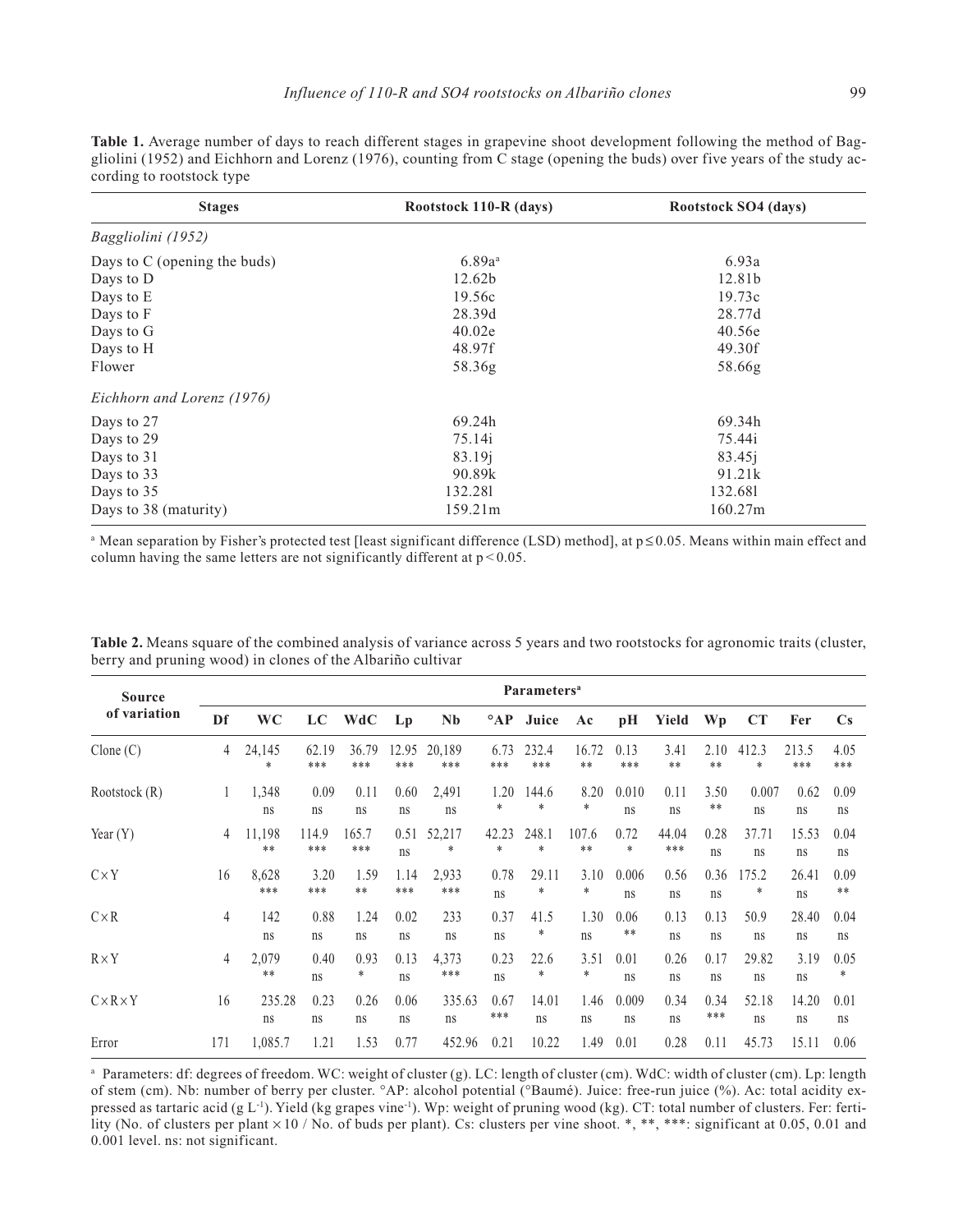in some years it was in the second week of October. The minimum sugar concentration recorded, 11° Baumé, was in 2000, and the maximum, 13°, was in 2004.

#### **Clusters, musts and pruned wood**

Table 2 shows the results of the ANOVA for these variables. There was no significant difference with respect to rootstock type with the exception of probable alcohol content, quantity of free-run juice, acidity and weight of pruned wood. Clones grafted onto the 110-R rootstock had a higher probable alcohol content, less free-run juice, a lower must total acidity and produced less pruned wood than clones grafted onto SO4 (Fig. 1). There were significant differences in the interaction clone  $\times$  rootstock type with respect to quantity of freerun juice and must pH. With respect to these two variables, the same clone behaved differently depending on the rootstock used. For some parameters such as cluster weight, cluster width, berries per cluster, quantity of free-run juice, acidity and clusters per vine shoot, each rootstock type gave different results depending of the year (Table 3). The interaction clone  $\times$ rootstock type  $\times$  year had no significant effect on any variable except for probable alcohol content ( $P = 0.01$ ) and weight of pruned wood ( $P = 0.05$ ). These discrepancies were due to different slopes shown by few clones (MBG-1R, MBG-7R and MBG-2S for probable alcohol content, and MBG-9R and MBG-7S on weight of pruned wood).

The differences observed for the different variables were always attributable to the rootstock type. Therefore, the rootstock with greater or smaller magnitude according to each variable, always showed this behaviour irrespective of year or clone (Table 4).

The PCA of all five years data for cluster and must variables and weight of pruned wood showed the first three axes accounted for 79.35% of the variance (Prin1: 43.52%, Prin2: 23.77%, Prin3: 12.06%). Figure 2 shows the distribution of the different clones with respect to these three axes. With respect to Prin1, the most important variables were: berries per cluster, cluster weight, length and width, total acidity (there was a negative correlation between this variable and all others) and yield (kg grapes plant-1). Clone MBG-9 grafted onto either the



**Figure 1.** Mean, over five years of alcohol potential (°Baumé), total acidity (g L<sup>-1</sup> tartaric), free-run yield (%) and pruned wood (kg).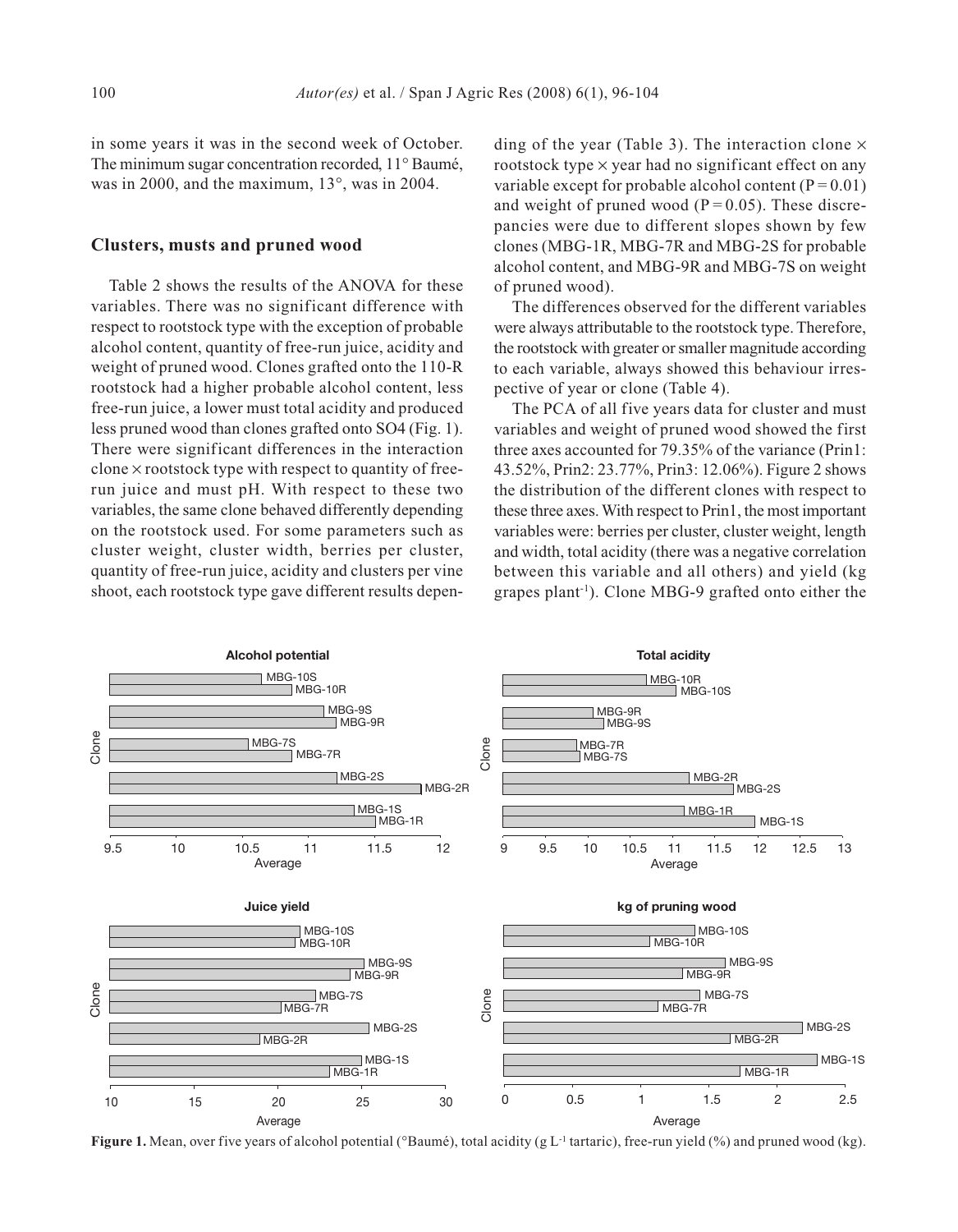| <b>Rootstock</b> |      | Year              | WC <sup>a</sup>  | <b>WdC</b>   | <b>Nb</b>     | Juice          | A <sub>c</sub> | $\mathbf{C}\mathbf{s}$ | Lp           | Lb           | Wdb          | Wb           | Wds          |
|------------------|------|-------------------|------------------|--------------|---------------|----------------|----------------|------------------------|--------------|--------------|--------------|--------------|--------------|
| 110R             | 2000 | Mean<br><b>SD</b> | 70.29<br>34.87   | 6.17<br>1.97 | 45.12<br>16.2 | 10.64<br>0.53  | 13.27<br>2.42  | 1.33<br>0.52           | 0.71<br>0.14 | 1.23<br>0.12 | 1.25<br>0.11 | 1.34<br>0.29 | 0.33<br>0.03 |
| 110R             | 2001 | Mean<br><b>SD</b> | 178.33<br>103.28 | 9.60<br>1.94 | 74<br>25.49   | 11.69<br>0.37  | 10.04<br>1     | 1.48<br>0.58           | 0.63<br>0.14 | 1.18<br>0.11 | 1.19<br>0.10 | 1.14<br>0.27 | 0.32<br>0.05 |
| 110R             | 2002 | Mean<br>SD.       | 86.58<br>37.95   | 6.33<br>1.83 | 76<br>32.65   | 10.11<br>0.75  | 11.76<br>1.90  | 1.44<br>0.58           | 0.57<br>0.11 | 1.20<br>0.11 | 1.25<br>0.31 | 1.20<br>0.31 | 0.33<br>0.03 |
| 110R             | 2003 | Mean<br><b>SD</b> | 141.32<br>45.82  | 9.26<br>2.10 | 104<br>55.75  | 11.92<br>0.60  | 9.49<br>1.26   | 1.44<br>0.58           | 0.70<br>0.09 | 1.20<br>0.10 | 1.23<br>0.12 | 1.26<br>0.29 | 0.33<br>0.02 |
| 110R             | 2004 | Mean<br><b>SD</b> | 174.24<br>40.49  | 9.82<br>1.51 | 142<br>38.57  | 11.96<br>0.89  | 9.53<br>1.10   | 1.51<br>0.55           | 0.77<br>0.14 | 1.16<br>0.09 | 1.18<br>0.09 | 1.14<br>0.26 | 0.32<br>0.02 |
| SO <sub>4</sub>  | 2000 | Mean<br><b>SD</b> | 65.10<br>35.85   | 6.04<br>2.01 | 40.26<br>1.62 | 10.31<br>0.84  | 12.02<br>1.48  | 1.34<br>0.53           | 0.68<br>0.13 | 1.17<br>0.11 | 1.19<br>0.11 | 1.22<br>0.36 | 0.36<br>0.03 |
| SO <sub>4</sub>  | 2001 | Mean<br>SD.       | 176.88<br>103.16 | 9.49<br>1.97 | 74<br>25.49   | 25.49<br>11.62 | 9.99<br>0.89   | 1.48<br>0.58           | 0.68<br>0.13 | 1.23<br>0.12 | 1.23<br>0.11 | 1.29<br>0.66 | 0.32<br>0.06 |
| SO <sub>4</sub>  | 2002 | Mean<br><b>SD</b> | 81.64<br>35.37   | 6.30<br>1.75 | 76<br>32.65   | 32.65<br>9.72  | 11.20<br>1.38  | 1.44<br>0.58           | 0.55<br>0.12 | 1.16<br>0.12 | 1.18<br>0.11 | 1.10<br>0.33 | 0.36<br>0.03 |
| SO <sub>4</sub>  | 2003 | Mean<br><b>SD</b> | 139.15<br>38.70  | 9.09<br>1.65 | 102<br>44.44  | 44.44<br>11.77 | 9.41<br>1.23   | 1.44<br>0.58           | 0.70<br>0.13 | 1.19<br>0.13 | 1.22<br>0.12 | 1.18<br>0.33 | 0.36<br>0.03 |
| SO <sub>4</sub>  | 2004 | Mean<br><b>SD</b> | 154.05<br>41.63  | 9.46<br>1.43 | 100<br>38     | 44<br>11.79    | 9.54<br>1.14   | 1.44<br>0.56           | 0.72<br>0.13 | 1.20<br>0.13 | 1.23<br>0.12 | 1.21<br>0.32 | 0.36<br>0.03 |

**Table 3.** Averages and standard deviations (SD) for the variables that showed significant differences depending on rootstock type used and year of the study for clusters, berries and seed

<sup>a</sup> WC: weight of cluster (g). WdC: width of cluster (cm). Nb: number of berries per cluster. Juice: free-run juice (%). Ac: total acidity expressed as tartaric acid (g L-1). Cs: clusters per vine shoot. Lp: Length of pedicel (cm). Lb: Berry length (cm). Wdb: Berry width (cm). Wb: Berry weight (g). Wds: Seeds width (cm).

110-R or SO4 rootstock had the largest and heaviest clusters and the greatest number of berries. It also produced the most kg grape per plant and its must had one of the lowest acidities. Clone MBG2 on either rootstock showed opposite characteristics. With respect to Prin2 the most important variables were: clusters per vine shoot, fertility and weight of pruning wood (kg). In this component these clones lay towards the back of the graph. MBG-1R (i.e., MBG-1 on 110-R) and MBG-1S (i.e., MBG-1 on S04) showed the highest numbers of clusters per shoot, the highest fertility indices, and produced the greatest amount of pruned wood clones. The clones MBG-9R, MBG-10R and MBG-10S lay in the front part of the graph, with characteristics opposite to those of MBG-1R and MBG-1S. With respect to Prin3 the most important variable was alcohol potential (°Baumé). Clones MBG-1R, MBG-1S, MBG-2R and MBG-9R lay in the upper part of the graph with the highest probable alcohol contents. Clone MBG-7, on either rootstock, occupied the lower part of the graph with the lowest values for these variables.

Generally, the number of clusters per shoot on all clones was 1-2, and sometimes 3. Clusters were generally small. The mean number of berries per cluster varied from 50 for clones MBG-1S and MBG-2S to a maximum of 120 on clone MBG-9R.

#### **Berries and seeds**

There was no significant differences in berry and seed variables with respect to rootstock type, with the exception of seed width. Clones on the 110-R rootstock produced wider seeds (0.35 cm) than those grafted onto SO4 (0.33 cm). There was no significant effect of the interaction clone  $\times$  rootstock type on the measured variables. However, there were significant difference in the interaction rootstock  $\times$  year for all variables ( $P = 0.05 - 0.01$ ), except for seeds per berry, seed weight and seed length (Table 3). The interaction clone  $\times$  rootstock type  $\times$  year had a significant influence on all variables except seed weight. However, as for clusters, must and pruned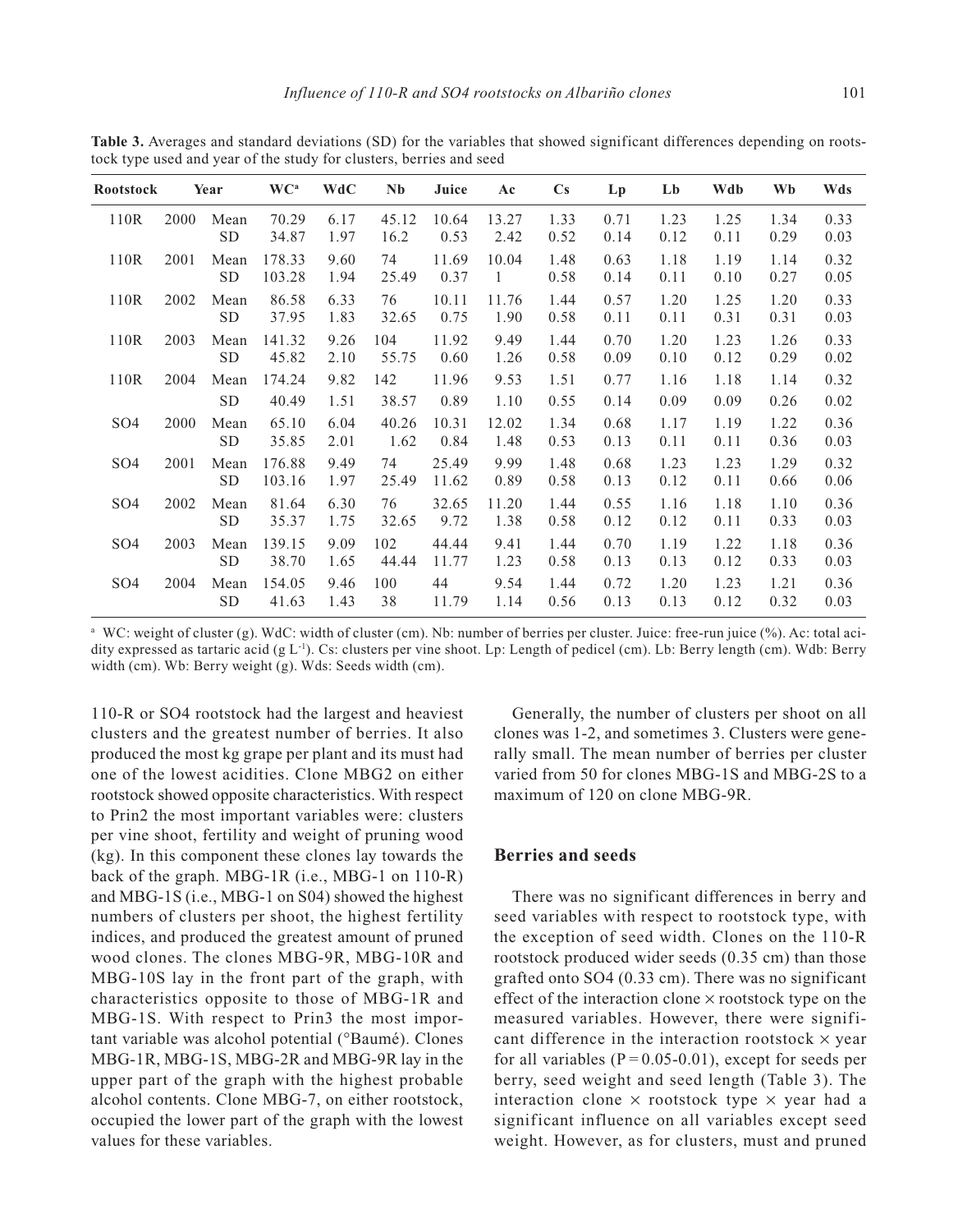|               |       | <b>Year 2000</b> |       | <b>Year 2001</b> |       | <b>Year 2002</b> | <b>Year 2003</b> |      | <b>Year 2004</b> |      |  |
|---------------|-------|------------------|-------|------------------|-------|------------------|------------------|------|------------------|------|--|
| <b>Clones</b> | Mean  | SD               | Mean  | SD               | Mean  | <b>SD</b>        | Mean             | SD   | Mean             | SD   |  |
| Wp            |       |                  |       |                  |       |                  |                  |      |                  |      |  |
| $CSIC-1R$     | 1.64  | 0.15             | 1.96  | 0.56             | 1.73  | 0.13             | 1.79             | 0.55 | 1.66             | 0.41 |  |
| $CSIC-2R$     | 1.51  | 0.63             | 1.97  | 0.70             | 1.71  | 0.65             | 1.89             | 0.54 | 1.38             | 0.25 |  |
| CSIC-7R       | 1.14  | 0.18             | 1.39  | 0.22             | 1.06  | 0.22             | 1.20             | 0.36 | 0.97             | 0.41 |  |
| CSIC-9R       | 1.50  | 0.32             | 0.75  | 0.25             | 1.49  | 0.34             | 1.28             | 0.50 | 1.39             | 0.26 |  |
| $CSIC-10R$    | 0.95  | 0.20             | 1.56  | 0.28             | 0.94  | 0.24             | 1.03             | 0.52 | 0.92             | 0.27 |  |
| CSIC-1S       | 2.32  | 0.86             | 2.06  | 0.48             | 2.33  | 0.54             | 2.39             | 1.06 | 2.39             | 1.06 |  |
| CSIC-2S       | 1.71  | 0.55             | 2.45  | 0.46             | 2.39  | 0.61             | 2.27             | 0.35 | 2.33             | 0.23 |  |
| CSIC-7S       | 1.20  | 0.13             | 1.47  | 0.35             | 1.50  | 0.33             | 1.63             | 0.22 | 1.63             | 0.32 |  |
| CSIC-9S       | 1.50  | 0.35             | 1.82  | 0.44             | 1.66  | 0.32             | 1.60             | 0.76 | 1.60             | 0.16 |  |
| CSIC-10S      | 1.04  | 0.25             | 1.81  | 0.41             | 1.10  | 0.20             | 1.60             | 0.16 | 1.60             | 0.76 |  |
| $\circ_{AP}$  |       |                  |       |                  |       |                  |                  |      |                  |      |  |
| $CSIC-1R$     | 11.08 | 0.56             | 11.92 | 0.19             | 9.26  | 0.78             | 12.30            | 0.70 | 12.58            | 0.40 |  |
| CSIC-2R       | 11.04 | 0.39             | 11.90 | 0.54             | 10.79 | 0.38             | 12.72            | 0.04 | 12.77            | 0.36 |  |
| $CSIC-7R$     | 10.43 | 0.39             | 11.34 | 0.08             | 9.68  | 0.65             | 11.54            | 0.28 | 11.37            | 0.66 |  |
| CSIC-9R       | 10.55 | 0.19             | 11.88 | 0.32             | 10.48 | 0.37             | 11.68            | 0.14 | 11.65            | 1.15 |  |
| $CSIC-10R$    | 10.11 | 0.39             | 11.44 | 0.13             | 10.34 | 0.42             | 11.40            | 0.14 | 11.42            | 0.39 |  |
| CSIC-1S       | 10.94 | 0.21             | 11.84 | 0.30             | 10.40 | 0.54             | 11.84            | 0.20 | 11.94            | 0.08 |  |
| CSIC-2S       | 10.27 | 1.07             | 11.80 | 0.50             | 9.30  | 0.83             | 12.58            | 0.08 | 12.57            | 0.06 |  |
| CSIC-7S       | 9.85  | 1.22             | 11.26 | 0.05             | 9.24  | 0.43             | 11.48            | 0.26 | 11.45            | 0.75 |  |
| CSIC-9S       | 10.52 | 0.27             | 11.80 | 0.28             | 10.42 | 0.23             | 11.62            | 0.10 | 11.60            | 0.08 |  |
| $CSIC-10S$    | 10.10 | 0.43             | 11.42 | 0.10             | 9.24  | 0.73             | 11.36            | 0.08 | 11.35            | 0.05 |  |

**Table 4.** Averages and standard deviations (SD) for the parameters probable alcohol content (°AP) and weight of pruned wood (Wp) measured in clones of the Albariño cultivar

wood, this interaction was due to rootstock type independent of year or clone.

In PCA analysis, the first three axes accounted for 90.02% of the variance (Prin1: 49.53%, Prin2: 25.43%, Prin3: 15.05%). Figure 3 shows the distribution of the clones with respect to these axes. With respect to Prin1, the most important variables were: length and width of berry and pedicel length. Clone MBG-9R lay to the right of the graph since it had the largest berries and the longest pedicel. Clone MBG-10S lay to the left

with the smallest berries and the shortest pedicels. With respect to Prin2, the most important variables were: seed weight and width and berry weight (There was a negative correlation between this variable and all others). Clones MBG-7R and MBG-7S lay to the back of the graph, with the widest berries and lightest seeds. Finally, with respect to Prin3, the most important variable was the number of seeds. Clone MBG-7, on either rootstock, had the greatest seed number. Clones MBG-2 and MBG-1 on either rootstock were



**Figure 2.** Principal component analysis for parameters measured in cluster, juice and pruned wood of Albariño clones.



**Figure 3.** Principal component analysis for parameters measured in berry and seeds of Albariño clones.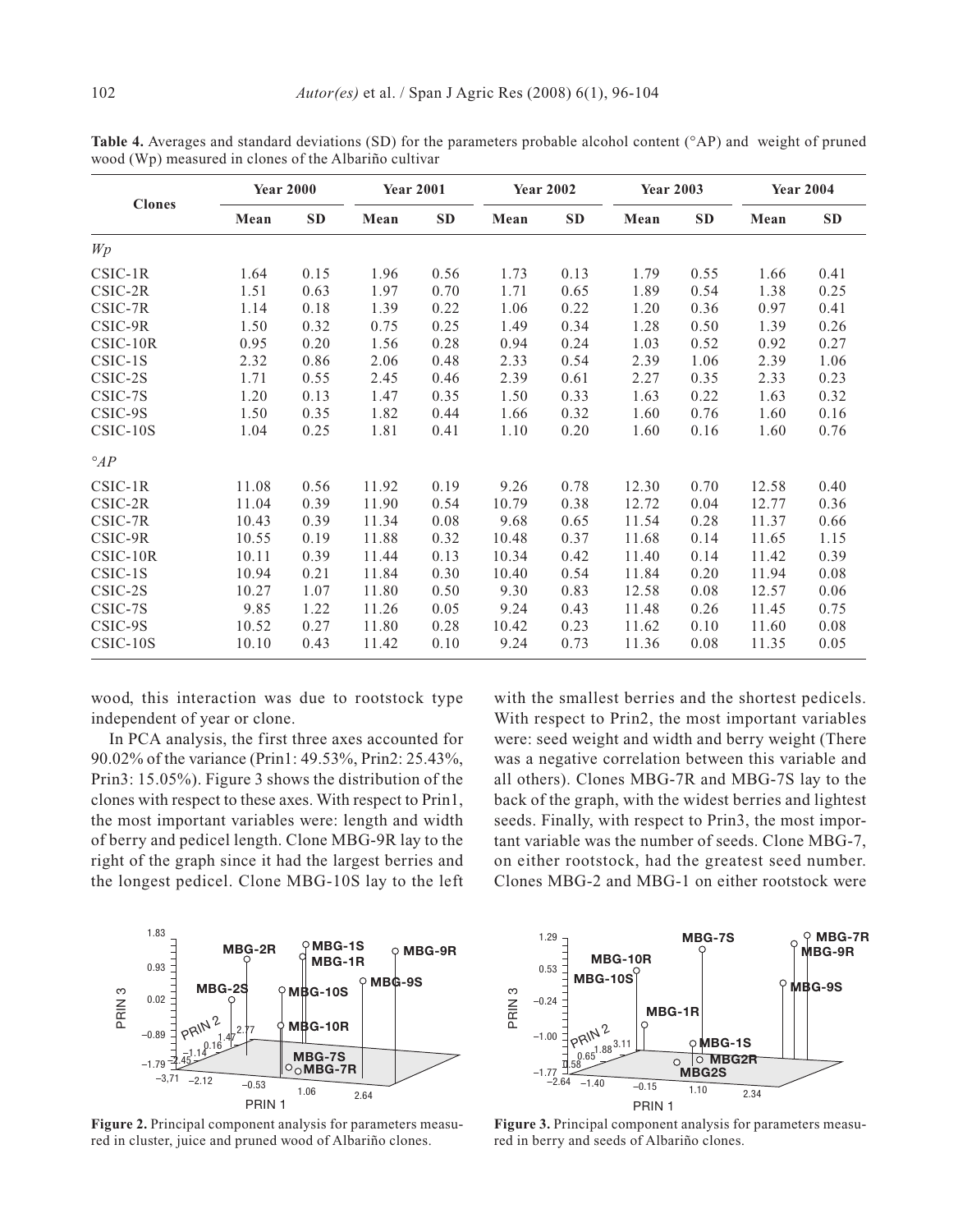at the bottom of the graph with the smallest number of seeds.

# **Discussion**

With regard to phenological stage, all clones behaved in the same way, irrespective of rootstock. However, clones grafted onto the SO4 rootstock (S) always took longer to reach the same stage of development as their counterparts grafted onto 110-R rootstock (R). Based on the time required to reach the different phenological stages proposed by Baggliolini (1952) and Eichhorn and Lorenz (1977), all clones had a long growth cycle and did not reach optimum ripeness until the first weeks of October.

The variables probable alcohol content, quantity of free-run juice, must total acidity and weight of pruned wood were influenced by the rootstock type. Other authors have reported the same results in table grape varieties (Venegas and Martínez-Peniche, 2004) and in grapes destined for winemaking (Main *et al.,* 2002; Clímaco *et al.*, 2003; Van den Heuvel *et al.*, 2004). All clones grafted onto the S04 rootstocks produced must with a lower probable alcohol content, produced more free-run juice, had a high total must acidity and produced greater quantities of pruned wood. The result for the last of these variables agrees with the results of Galet (1990), Hidalgo (2002), Reynier (2002) and Santiago (2004) who suggest that the SO4 rootstock confers greater vigour. High must pH values were seen for MBG-9 on rootstock 110-R. However, on SO4 the must pH of these varieties was the lowest. Clone MBG-10 on SO4 rootstock had the lowest value for kg grapes per plant, berry weight and pedicel length. On the 110-R rootstock these values were intermediate.

In some clones the rootstock type influenced some parameters but only in specific years. Considering the climatic conditions in the years that this happened, it does not seem that this would be the reason, because the climatic conditions did not differ much among the years of the study. Therefore we could not identify an explanation for these results. Continued data collection over the coming years, could help clarify this question.

In the Albariño clones studied, rootstock type has no influence on many agronomic variables [e.g., phenology, cluster size and weight, fertility, yield (kg grapes plant<sup>-1</sup>), and berry size and weight $]$  —as seen for resistance to downy and powdery mildew (Chambre d'Agriculture de l'Aude, 2004; Boso *et al.*, 2007)—

but did have considerable influence on probable alcohol content, quantity of free-run juice, must total acidity and weight of pruned wood. Therefore it can be concluded, that the rootstocks influence agronomic parameters.

# **References**

- BAGGLIOLINI M., 1952. Les stades repères dans le développement annuel de la vigne et leur utilisation pratique. Rev Romande Agric Vitic Arboric 8, 4-6. [In French].
- BOSO S., SANTIAGO J.L., MARTÍNEZ M.C., 2004a. Intravarietal agronomic variability in *Vitis vinifera* L. cv. Albariño*.* Am J Enol Viticult 55(3), 279-282.
- BOSO S., SANTIAGO J.L., MARTÍNEZ M.C., 2004b. Resistance of eight different clones of the grape cultivar Albariño to *Plasmopara viticola*. Plant Dis 88, 741-744.
- BOSO S., SANTIAGO J.L., MARTÍNEZ M.C., 2007. Influence of rootstock on resistance of *Vitis* cv. Albariño clones to downy mildew. Eur J Hortic Sci 72 (4), 179-185.
- CHAMBRE D'AGRICULTURE DE L'AUDE, 2004. Comportement du Chardonnay en fonction du portegreffe. Progr Agric Vitic 121(10), 223-230. [In French].
- CLÍMACO P.L., CARNEIRO C., CASTRO R., 1999. Influence du cépage et du porte-greffe sur le rendement et la qualité du moût. Bull de l'OIV 72(823-824), 631-641. [In French].
- CLÍMACO P., LOPES C.N., CARNEIRO L.C., CASTRO R., 2003. Effet du cépage et du porte-greffe sur la vigueur et le rendement de la vigne. Ciencia Tec Vitiv 18(1), 1- 14. [In French].
- COLAPIETRA M., STRAMAGLIA L., 1984. Results of a two year investigation on the influence of water volume on quality and quantity of the grapevine cultivar Bombino bianco in the warm-arid climate of south Italy. Riv Vitic Enol 37, 251-273. [In Italian].
- CORINO L., CASTINO M., 1990. Performance of the vine variety white Muscat grafted on different rootstocks in the region typical for production of Asti spumante. Riv Vitic Enol 43(3), 15-34. [In Italian].
- CORINO L., SANSONE L., SANDRI P., 2002. Crescita del tronco e valutazione del comportamento vegeto-produttivo de selezione clonali della cv. Pinot nero innestate su 41B e SO4. Osservazioni in ambienti collinari di Langa e Monferrato (Piemonte). Riv Vitic Enol 55(1), 3-24. [In Italian].
- CRISTINZIO G., JANNINI C., SCASLIONE G., BOSELLI M., 2000. Effect of rootstocks on *Botrytis cinerea* susceptibility of *Vitis vinifera* cv. Falanghina. Adv Hortic Sci 14(2), 83-86.
- DURING H., 1994. Photosynthesis of ungrafted and grafted grapevines: Effects of rootstock genotype and plant age. Am J Enol Vitic 3, 297-299.
- EICHHORN K.W., LORENZ D.H., 1977. Phänologische Entwicklungsstadien der Rebe. Nachritenbl Dtsch Pflanzenschuztdientses (Braunschweig) 29, 119-120. [In German].